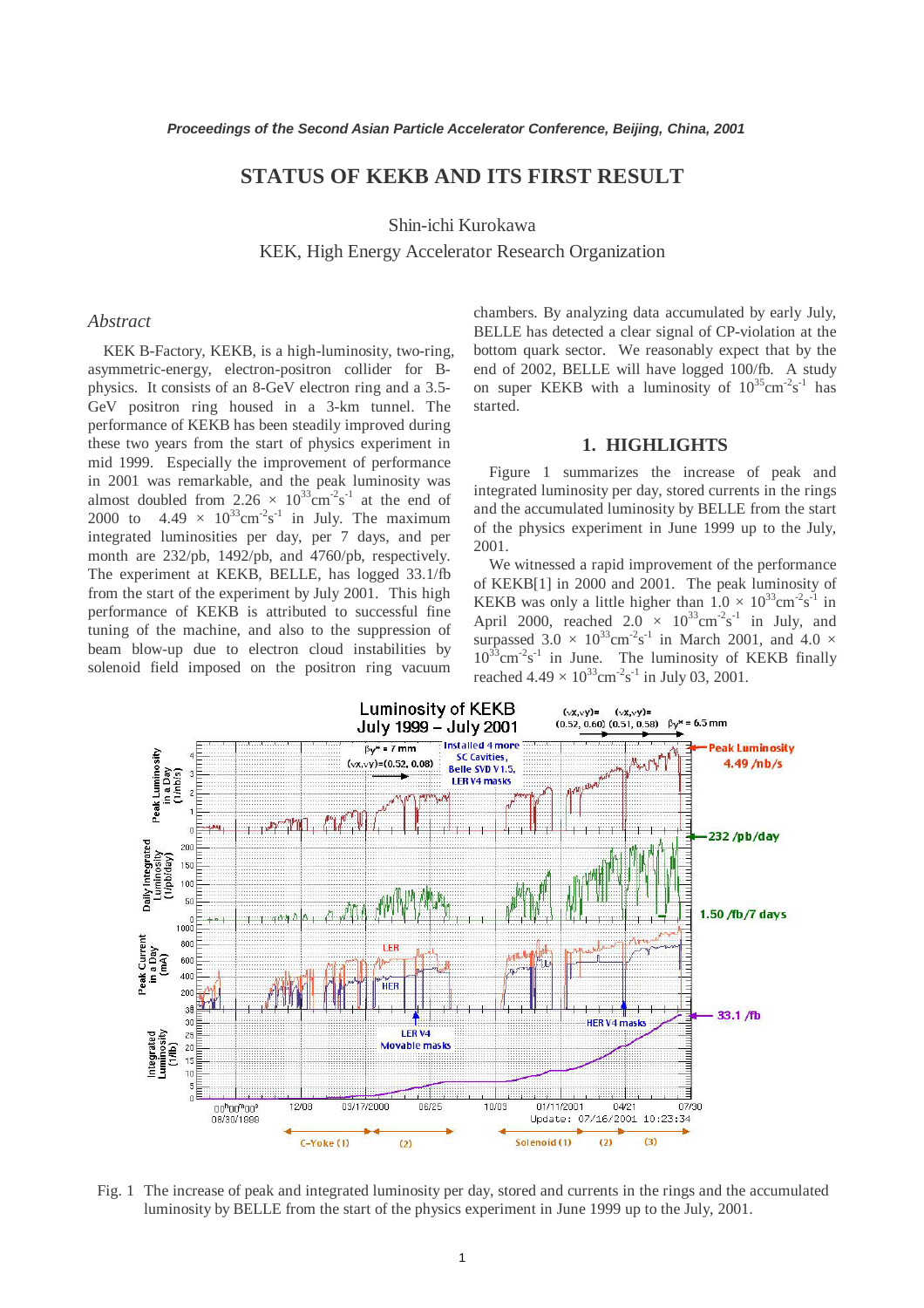Along with the improvement of the peak luminosity, the integrated luminosity per day and per month were also increased up to 232/pb/day and 4760/pb/month. This means that KEKB has indeed entered into a new realm of collider machines together with PEP-II[2] (a Bfactory at Stanford Linear Accelerator Center; the experiment at PEP-II is called BaBar) and showed that it could work as a machine that can produce real physics. In February the BELLE and BaBar experiment groups published the first result of CP-violation in Physical Review Letter[3,4], and In July 2001, they announced at the Lepton-Photon Conference held in Rome that CP was violated at B-mesons.

### **2. FEATURES OF KEKB**

KEKB is a two-ring, asymmetric-energy, electronpositron collider and is aimed at producing copious B and anti-B mesons (B meson is composed of anti-bottom quark and a light quark) like a factory. The design luminosity of KEKB is  $10^{34}$ cm<sup>-2</sup>s<sup>-1</sup>, which is more than one-order of the magnitude higher than the maximum luminosity ever achieved by electron-positron colliders before the advent of the B-factories  $(8.2 \times 10^{32} \text{cm}^{-2} \text{s}^{-1}$  by CESR of Cornell University was the highest). The two 3016-m long rings, the 8-GeV electron ring (HER) and the 3.5-GeV positron ring (LER), are housed in a tunnel 11 m below the ground level. They are installed side-byside and cross at one point called the interaction point, IP, where electrons and positrons collide. The BELLE detector surrounds the IP. Electrons and positrons are directly injected from a linac at full energy. Figure 2 shows a schematic layout of KEKB.

Linac TSUKUBA OHO FUJI NIKKO HER LER HER LER IP RF RF RF RF  $\mathcal{L}/\mathbb{N}$ e+  $\frac{c_s}{\epsilon}$ HER LER RF RF WIGGLER WIGGLER (TRISTAN Accumulation Ring) BYPASS

Figure 2: Schematic layout of KEKB

In order to obtain a high luminosity, we should increase the beam currents in the rings and squeeze the beams at IP as much as possible. At KEKB, the design

currents in the rings are 1.1 A in HER and 2.6 A in LER and the design beam size at the IP is 90 µm in horizontal direction and 1.9 µm in vertical direction. The main issue is, therefore, how to store such large currents in the rings and at the same time maintain stable collisions between electron and positron beams.

In an electron or positron ring, the beam circulates in the ring as a train of bunches: each bunch consists of a large number of particles (a few billion at KEKB). At KEKB, the beam can be distributed to 5000 bunches with a bunch spacing of 59 cm. Table 1 summarizes the main design parameters of KEKB.

|  |  | Table 1 Main parameters of KEKB |  |
|--|--|---------------------------------|--|
|--|--|---------------------------------|--|

| Luminosity $(10^{33} \text{cm}^{-2} \text{s}^{-1})$ | 10                            |
|-----------------------------------------------------|-------------------------------|
| Number of rings                                     | 2                             |
| Number of interaction points                        |                               |
| Circumference(m)                                    | 3016                          |
| Beam energy(GeV)                                    | $8.0(e^-)/3.5(e^+)$           |
| Total current per beam(A)                           | $1.1(e^-)/2.6(e^+)$           |
| Number of bunches                                   | $5120 \times 0.9$             |
|                                                     | (10% bunch gap)               |
| Bunch spacing(m)                                    | 0.59                          |
| Crossing angle(mr)                                  | ±11                           |
| Beam-beam tuneshift $\xi_x/\xi_y$                   | 0.039/0.052                   |
| Beta-function at IP                                 | 33/1                          |
| $\beta_x * / \beta_y * (cm)$                        |                               |
| RF frequency(MHz)                                   | 508.887                       |
| Type of cavities                                    | $NCC^*$ and $SCC^*$           |
|                                                     | for e; NCC for e <sup>+</sup> |
| Detector                                            | BELLE                         |

\*NCC and SCC stand for normal conducting cavity and superconducting cavity.

One of salient features of KEKB is the adoption of a finite-angle crossing at IP, where the electron and positron bunches collide at an finite angle of ±11 mr. This scheme does not require any separation dipole magnets and makes the interaction region much simpler. Another advantage of the scheme is that bunches are separated quickly after the collision and allows the shortest bunch spacing of 59 cm.

 KEKB fully exploits superconducting equipment. First, a pair of superconducting final-focus quads are used to squeeze the beams at the IP. These quads are fully immersed within a high magnetic field of a detector solenoid of 1.5 T. They have been stably running with only a few quenches due to beam halos in unusual conditions of the beams.

Second type of superconducting equipment at KEKB is single-cell, single-mode, superconducting accelerating cavities. Superconducting cavities installed in HER have been operated very stably from the start of the commissioning up to now. Typical breakdown rate of the cavities was less than once per month per cavity.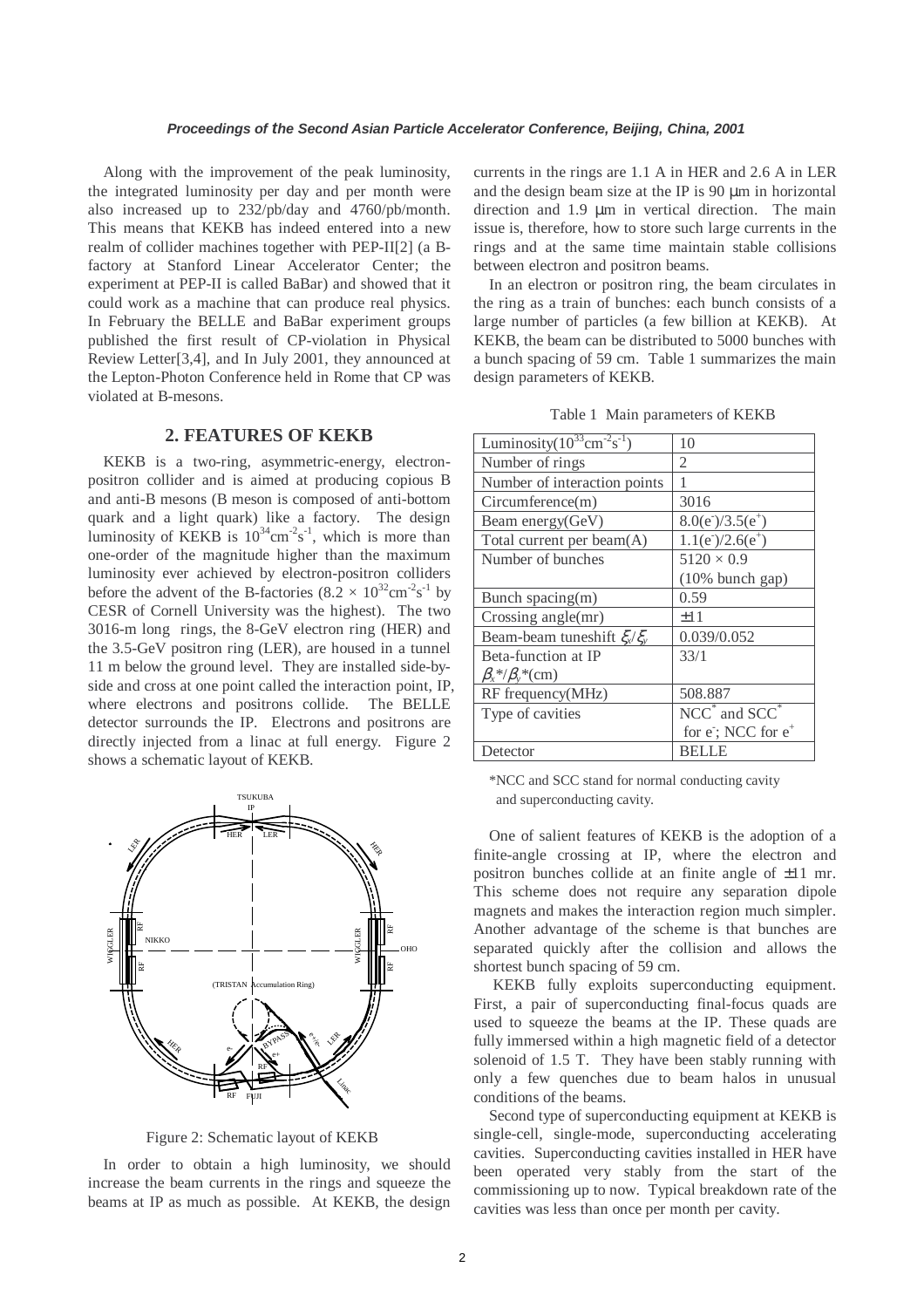Although simulation does not show any degradation of luminosity at the finite-angle crossing of KEKB, we plan to adopt crab crossing as a fall-back option. For this purpose superconducting crab cavities are being developed.

## **3. MAIN RECENT IMPROVEMENTS**

After the summer shutdown in 1999, the operation of KEKB was resumed on October 12, 1999, and continued until July 23, 2000, with a short break around the New Year Holidays. By July 23, 2000, the peak luminosity was increased up to  $2.04 \times 10^{33} \text{cm}^{-2} \text{s}^{-1}$ .

During the summer shutdown of 2000, we made a few modifications to the machine. First, in addition to four superconducting cavities, four superconducting cavities were added to HER in order to increase the current limit of HER up to 900 mA. Second, we replaced movable masks of LER with much robust ones. In the operation before the summer shutdown of 2000, movable masks of LER suffered from archings, which caused a few cases of vacuum leak. In this new movable mask system, we use a vacuum chamber of approximately constant cross section, and displace it gradually along the beam direction to move the beam from the center to a location near one edge of the chamber and back. This shape of masks greatly reduces amount of HOM power generated by the beam. Figure 3 illustrates the idea of the masks and Fig. 4 shows the photo of the masks installed in the ring. This replacement of moveable masks removed current limitation in LER. Thirdly, we suffered from heating of bellows near the IP; these bellows were replaced with ones with better cooling. Last of main modifications was the solenoid winding over LER vacuum ducts. Before the summer shutdown of year 2000, most of LER vacuum ducts in the arc sections were equipped with permanent magnets quads (called C-yoke magnets). During the shutdown of year 2000, we removed the permanent magnets and installed solenoids over 800 m of LER vacuum ducts (see Fig. 5).



Fig. 3 Scheme of the new movable mask



Fig. 4 Movable mask installed in the tunnel.



Fig. 5 Solenoids wound over LER vacuum ducts

Operation was resumed on October 10, 2000. The increase of the peak luminosity was not prominent in this autumn run; however, the integrated luminosity per day and per 7 days increased considerably due mainly to stable operation of KEKB.

During short winter shutdown around the New Year Holidays, we wound another 430 m of solenoids over LER vacuum ducts. The operation was resumed on January 2001, and from that on, the performance of KEKB has been steadily improved. In mid February vertical tunes of LER and HER were changed from above  $integer(0.08)$  to above half integer $(0.60)$ . This tune change made the machine much stabler. Also in mid March, the horizontal tunes of both rings were made much closer to half integer from 0.52 to 0.51, which helped increase the peak luminosity. On March 22, 2001, the peak luminosity surpassed  $3.0 \times 10^{33}$ cm<sup>-2</sup>s<sup>-1</sup>, and on June 11, 2001, and reached  $4.0 \times 10^{33}$ cm<sup>-2</sup>s<sup>-1</sup>. Finally on July 3, 2001, KEKB has achieved a peak luminosity of  $4.49 \times 10^{33}$ cm<sup>-2</sup>s<sup>-1</sup>. Table 2 shows a parameter list of KEKB when we achieved the highest luminosity.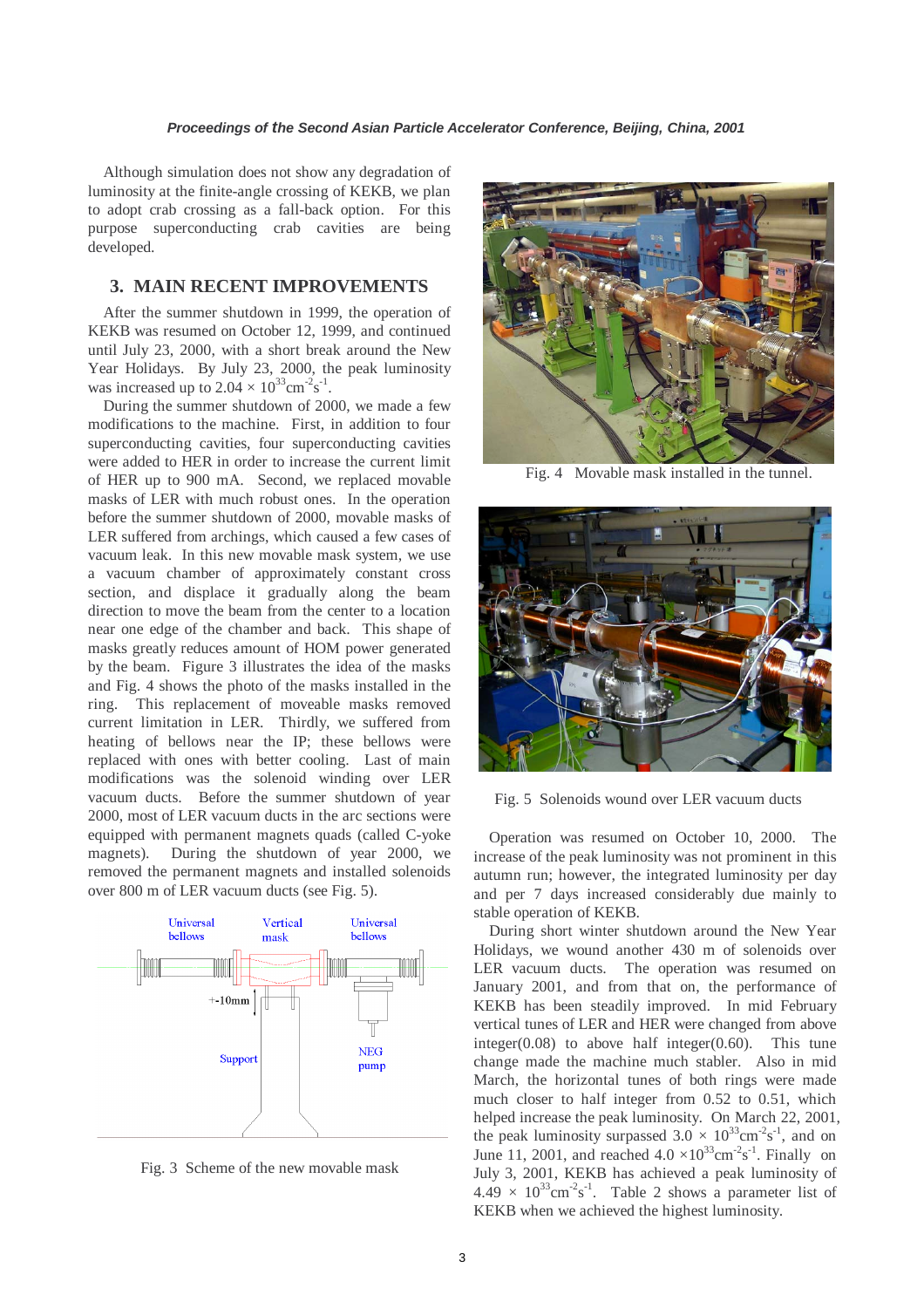| Energy $e^+/e^-(GeV)$                                    | 3.5/8.0                                                          |
|----------------------------------------------------------|------------------------------------------------------------------|
| Peak luminosity $(10^{33} \text{cm}^{-2} \text{s}^{-1})$ | 4.49                                                             |
| Current $e^+/e^-(A)$                                     | 0.85/0.72                                                        |
| Number of bunches                                        | 1153                                                             |
| Beta function at IP $\beta_x^* / \beta_y^*$ (cm)         | $59(e^{\scriptscriptstyle +}),63(e^{\scriptscriptstyle -})/0.65$ |
| Beam sizes at IP $\sigma_{x}^* / \sigma_{y}^* (\mu m)$   | $103(e^{\scriptscriptstyle +})$ , 123 (e <sup>-</sup> )/2.3      |
| Beam-beam tuneshift                                      |                                                                  |
| $e^+ \xi_v \xi_v$                                        | 0.064/0.049                                                      |
| $e^{-}\xi_{x}/\xi_{y}$                                   | 0.050/0.030                                                      |
| Max int. luminosity/day (1/pb)                           | 232                                                              |
| Max int. luminosity/7 days                               | 1492                                                             |
| $(1/\text{pb})$                                          |                                                                  |
| Max int. luminosity/month                                | 4.76                                                             |
| (1/fb)                                                   |                                                                  |
|                                                          |                                                                  |

Table 2 Performances at the maximum luminosity

# **4. ELECTRON CLOUD INSTABILITIES**

Electron cloud instability (ECI) is the most serious instability at KEKB and it limits its performances[5]. Synchrotron light from the positron beam hits the inner wall of vacuum chambers and produces photoelectrons. These photoelectrons are attracted by the beam to form clouds around it. Also electrons created by multipacting form cloud around the beam. The clouds then excite head-tail type oscillation within a bunch and the beam blows up. If we apply solenoid field parallel to the beam, electrons that come out from the inner surface of the vacuum ducts are confined close to the wall.

Figure 6 shows the result of beam study on the effect of solenoid field done in October 2000, when we had 800 m long solenoids. Two trains of 60 bunches were stored and beam-size measured by the double-slit interferometer and normalized at the IP with respect to the stored current in LER with (1) all solenoids were excited at 5 A, (2) all solenoids were excited at 3 A, (3) half of the solenoids were excited at 5 A, and (4) all solenoids were switched off. Excitation current of 5 A corresponded to 50 gauss of maximum solenoid field. From the figure, we can see that (1) solenoids effectively suppressed the photoelectron instabilities, and increased the threshold, (2) 30 gauss was sufficiently strong to suppress the instabilities, and (3) the increase of threshold current was proportional to the length of applied solenoids. The solenoid effect to the luminosity was measured at KEKB at collision mode. Figure 7 shows the result of study done at KEKB in May, 2001. It shows that (1) when the 430-m long solenoids (NEG-bellows section) wound in January 2001 were turned off, the luminosity decreased by 25% at high current and the reduction of the luminosity became small when the current decreased, and (2) if all solenoids were turned off the reduction of the luminosity was much larger.

It is highly probable that the rapid improvement of the performance of KEKB observed in year 2001 was due to suppression of beam blow-up by solenoids.



Fig. 6 Effect of solenoid field for short bunch train



Fig. 7 Effect of solenoid field to KEKB luminosity.

## **5. OBSERVATION OF CP-VIOLATION**

Both BELLE and BaBar experiments observed a violation of CP-violation in the decays of B mesons in July. This is the first matter-antimatter asymmetries observed for particles other than K mesons and marks a major experimental breakthrough in a search that has been going on almost 40 years since the discovery of CPviolation in K mesons in 1964. These results are published in the August 27, 2001, issue of Physical Review Letters.